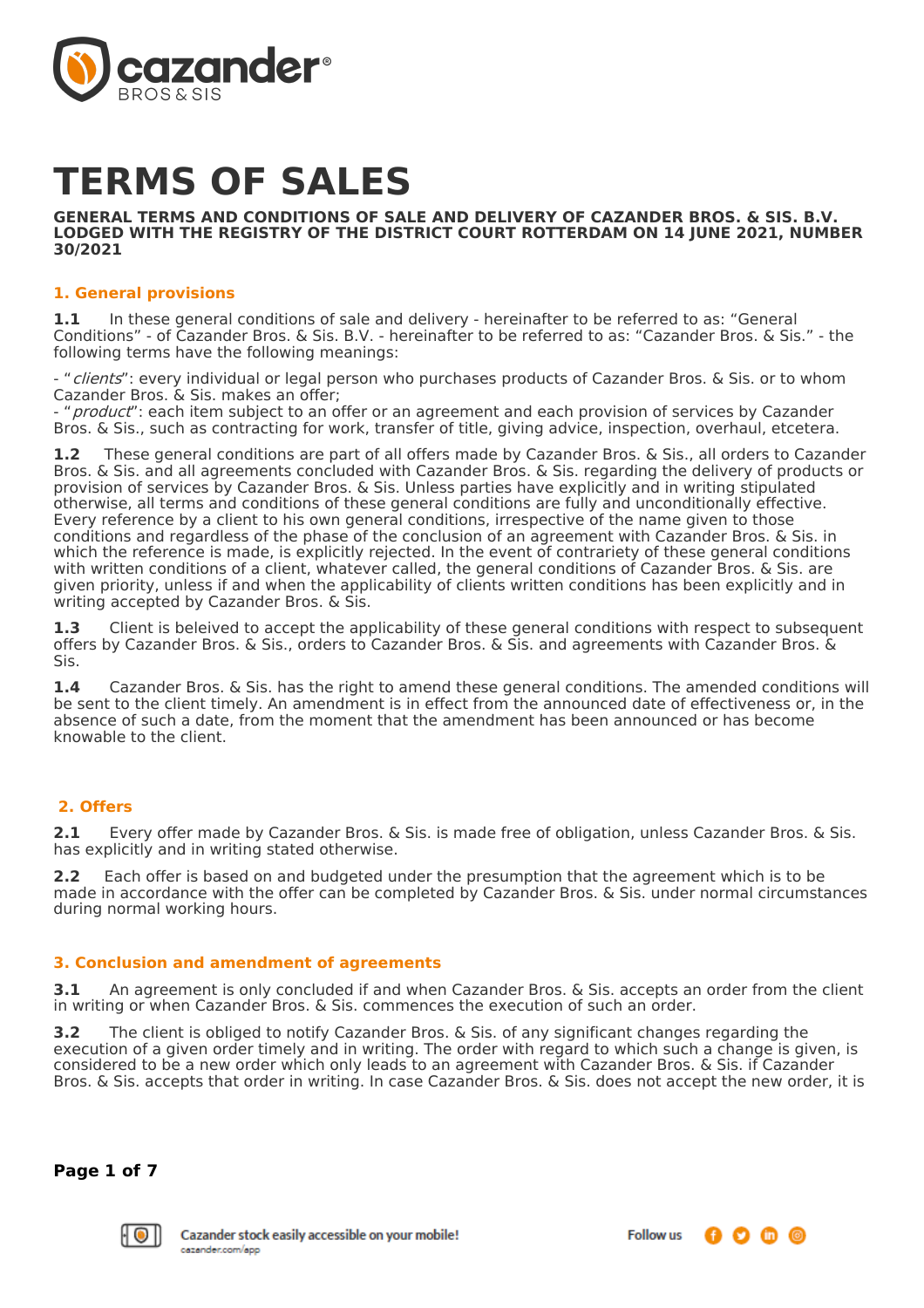

entitled to dissolve the original order, in which case with regard to the obligations already performed obligations to undo arise.

In the event that the obligation that has already been (partially) performed can reasonably not be undone, an obligation to remunerate the value - which is known from the invoiced value - of the obligation performed arises. Cazander Bros. & Sis. is authorised to charge any additional costs in relation to such changes in the execution to the client.

**3.3** Except for explicit written consent of Cazander Bros. & Sis. the client is not authorised to revoke a given order to delivery of a product. Cazander Bros. & Sis. is free to decline the consent for such a revocation. In the event that Cazander Bros. & Sis. consents to the revocation of a given order to delivery of a product, Cazander Bros. & Sis. is still entitled to the down payment made, if any.

**3.4** Subject to the other provisions stated in this section, all advises, calculations, statements and estimations regarding abilities, results and/or expected performances only bind Cazander Bros. & Sis., if and when such information is included in the written confirmation of the order of Cazander Bros. & Sis. or is part of the separately concluded written agreement between the client and Cazander Bros. & Sis.

# **4. Delivery**

**4.1** The sale and delivery of products by Cazander Bros. & Sis. takes place under one of the following conditions, with the following meanings attached thereto:

- "manufacturer's condition": a new product, to be delivered in the condition in which the product has been delivered to Cazander Bros. & Sis. by the manufacturer of the product;

- "as is, where is": a used product in the condition in which and at the place where the product is, with all deficienes at the clients risk;

- "in working order": the used product is complete and has been tested on proper operation in conformity with the manual, it is possible that certain parts need to be replaced;

- "*reconditioned where necessary*": the used product is complete and has been tested on proper operation in conformity with the manual, defective and insufficiently working parts have been replaced by (new or used) working parts.

**4.2** Article 7:17 paragraph 2, last sentence of the Dutch civil Code does not apply.

**4.3** In case a used product is sold, client is aware of the fact that Cazander Bros. & Sis. has not used the product itself.

**4.4** In case the sales information, offer or order confirmation of Cazander Bros. & Sis. states dimensions of the product, these dimensions are by approximation only.

**4.5** Cazander Bros. & Sis. can not vouch for the presence of a CE-marking, neither for the conformity of the product with applicable laws and regulations, such as the laws and regulations that follow from the Machinery Directive.

**4.6** Each delivery takes place ex warehouse of Cazander Bros. & Sis., unless parties have explicity and in writing agreed otherwise.

**4.7** The client bears the risk and costs related to the transport of the products from the agreed place of delivery to the final destination of the products as appointed by the client, unless explicitly and in writing agreed otherwise,

# **5. Term of delivery**

**5.1** The term of delivery does not commence until after Cazander Bros. & Sis. has received all documents, information, permits and suchlike necessary for the delivery.

**5.2** The term of delivery stated or agreed upon by Cazander Bros. & Sis. is without any obligation and only count as an approximation, unless parties have explicitly and in writing agreed otherwise. The sole expiration of the term of delivery does not put Cazander Bros. & Sis. into default.

**5.3** Cazander Bros. & Sis. makes every reasonably demandable effort to deliver within the stated or

**Page 2 of 7**

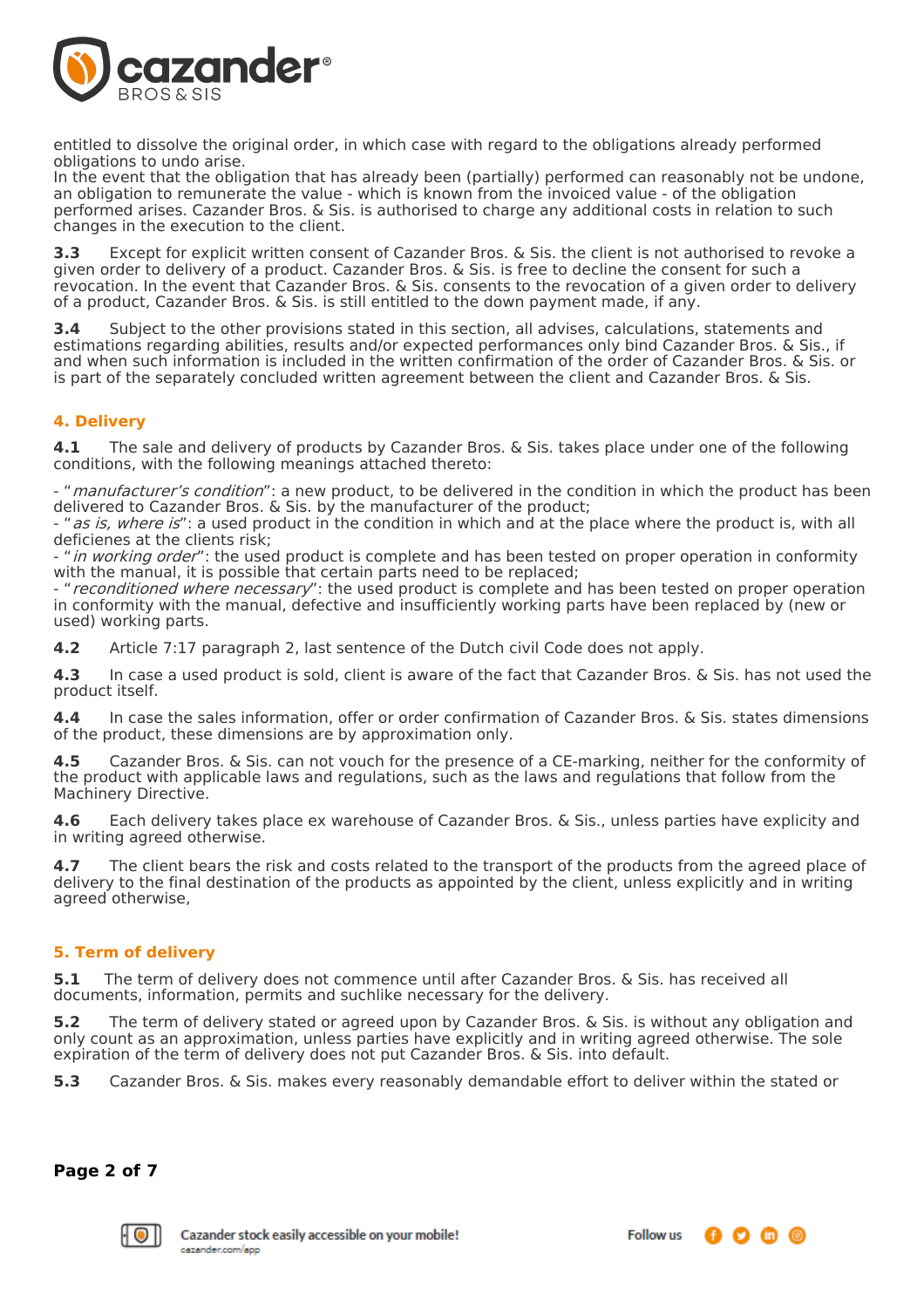

agreed term of delivery. The exceeding of the term of delivery does not give the client the right to claim compensation, to reject the product, to breach or suspend any of his own obligations arising from the agreement concluded with Cazander Bros. & Sis., or to (partial) dissolution of that agreement, except in the case of malicious intention or gross negligence.

**5.4** Only the exceeding of a term of delivery which was explicity and in writing agreed upon by Cazander Bros. & Sis. and which was expressly qualified as fatal gives the client the right to compensation. Said compensation can never exceed the agreed price for the delayed performance. The client has the right to dissolve the part of the agreement that has not been carried out, if the agreed performance is not carried out within a reasonable term set in writing by the client after the exceeding of the aforementioned term of delivery. If the client chooses to dissolve the agreement the claim to compensation expires.

**5.5** Each term of delivery is extended for the period that the performance of the obligations arising from the agreement is delayed because of force majeure, regardless whether the circumstances that constitute the force majeure occur before or after the time at which the obligations should have been performed. An extension of the term of delivery also takes place when and for the time that the client is later than agreed with or may be expected by Cazander Bros. & Sis. with any payment or in performing any other obligation, regardless whether the client is in default or not.

**5.6** The provisions of this section shall apply to the assembly time as well.

#### **6. Price**

**6.1** Prices stated by Cazander Bros. & Sis. are based on the exchange rates, tariffs and other cost price factors at the time of the offer. If, after the moment on which an agreement is concluded in accordance with the provisions of section 3 of these General Conditions, any of the cost price factors undergoes a change, Cazander Bros. & Sis. has the right to change her prices accordingly. These changes include (without limitation) the increase of freight tariffs, import duties, export duties and other impositions, the increase of energy prices, changes in labour costs and the change-over to other currencies including the Euro.

**6.2** The stated prices are exclusive taxes, levies and surcharges imposed by the government, suchlike VAT, environmental contributions, copper- or metal charges and costs of packaging, transport and sending, unless Cazander Bros. & Sis. has explicitly and in writing stated otherwise. Packing will not be taken back.

**6.3** In the event that Cazander Bros. & Sis. has agreed to assemble the product, the stated price is inclusive of the costs of assembly and delivery in running condition of the product at the place agreed upon and inclusive of all other costs, except those referred to in the previous paragraphs of this section and those referred to in section 7 of these General Conditions.

**6.4** In its agreements Cazander Bros. & Sis. uses indications as laid down in the ICC Incoterms 2020.

# **7. Assembly and installation**

**7.1** The client is bound to correct and timely completion of all arrangements, provisions and conditions necessary for the erection of the product to be assembled or the proper operation of the product in assembled condition, except in the event that said completion is carried out by or on behalf of Cazander Bros. & Sis. on the basis of information or designs furnished by Cazander Bros. & Sis.

**7.2** Subject to the provisions of the preceding paragraph, the client makes sure at his own expense and risk that:

**(a)** the present employees of Cazander Bros. & Sis. or other persons called in by Cazander Bros. & Sis. can commence and proceed their activities during normal working hours and beyond normal working hours, the latter if and when the client has been timely notified of that;

**(b)** in the event of assembly and installation outside the Netherlands the persons referred to under (a) are lodged appropriately;

**(c)** the access roads to the designated place of assembly are suited for the necessary transport and the

**Page 3 of 7**

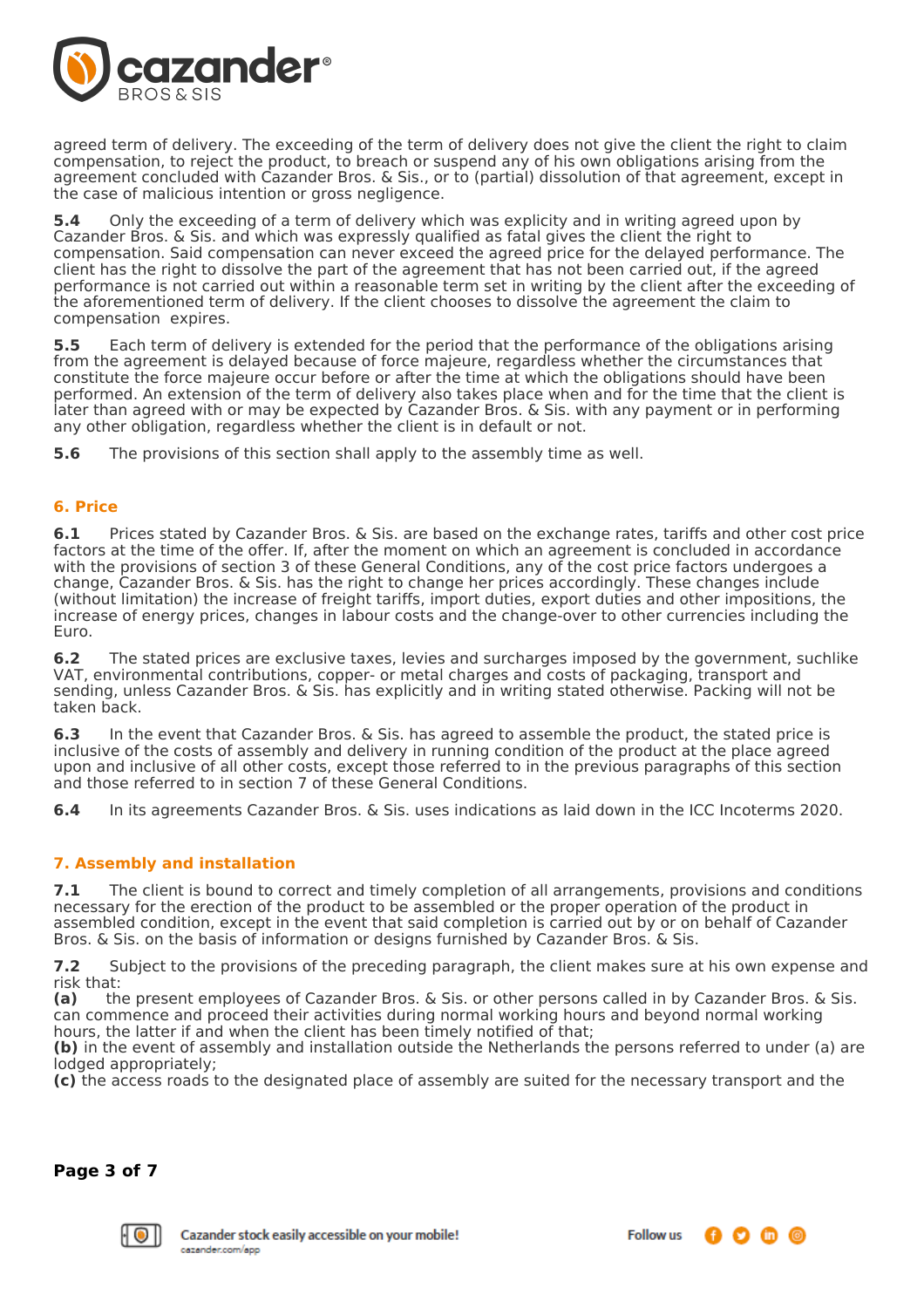

designated place of assembly itself is suited for the assembly;

**(d)** there are stores for materials and tools which can be sufficiently locked;

**(e)** the necessary additional workmen, tools, materials, measuring equipment and testing equipment is available;

**(f) a**ll customary safety and other precautions and all measures as laid down by the government are taken and maintained;

**(g)** at the commencement of and during the assembly the products that were sent beforehand by or on behalf of Cazander Bros. & Sis. are available at the place of assembly;

**(h)** the product is insured.

**7.3** Any damages suffered or costs made as a result of non-compliance with the provisions stated in this section comes at the expense of the client.

#### **8. The retention of title and the right of retention**

**8.1** As an additional security for payment of the amount due by the client, the transfer of title to the product delivered by Cazander Bros. & Sis. takes place only after clients settlement of all amounts due to Cazander Bros. & Sis. in relation to the agreement concerned, and if and as far as the law permits also in relation to other agreements, inclusive of possibly outstanding interests and costs.

**8.2** Without knowledge and explicit written consent of Cazander Bros. & Sis. the client does not have the right to alienate or to encumber the product delivered by Cazander Bros. & Sis. before the payment of the amount due by him to Cazander Bros. & Sis.. In the event of non-compliance with this provision the selling price will be immediately and fully claimable.

**8.3** The client has the obligation to notify a third party to whom he transfers the title to products delivered by Cazander Bros. & Sis. or to whom he gives such products in non-possessory pledge of the contents of this section of the General Conditions.

**8.4** Cazander Bros. & Sis. has the right to retain possession of all goods that in ownership belong to the client but are or will be, for whatever reason, in her possession, until the moment that all amounts due to Cazander Bros. & Sis. are settled by the client. Cazander Bros. & Sis. has this right of retention as well in the event that the client is granted a suspension of payments or goes into bankruptcy. This right of retention expires when the client furnishes sufficient security for the amounts due by him.

**8.5** With respect to the custody and the use of goods which are placed at the disposal of Cazander Bros. & Sis. by the client, Cazander Bros. & Sis. will apply the same care as to her own goods. Nevertheless does the risk of these goods remain with the client at all times.

# **9. Intellectual and Industrial property**

**9.1** The copyright and possible other rights of intellectual or industrial property that rest on sketches, drawings, photographs, models, etcetera, designed by Cazander Bros. & Sis. lie and remain at Cazander Bros. & Sis., unless parties have explicitly and in writing agreed otherwise.

**9.2** The client guarantees that Cazander Bros. & Sis.'s performance of any order given to Cazander Bros. & Sis. by the client does not violate any right of intellectual or industrial property of a third party.

#### **10. Invoices and payment**

**10.1** Cazander Bros. & Sis. has the right to invoice each partial delivery, which includes the deliveries of parts of a compound order, separately. With respect to orders which demand a long processing time Cazander Bros. & Sis. has the right to invoice in instalments, but only after consultation with the client regarding the terms and the amounts.

**10.2** All payments are to be made in the currency appointed by Cazander Bros. & Sis.. The payments are to be done at the offices of Cazander Bros. & Sis. or to be credited to an account appointed by Cazander Bros. & Sis.

**Page 4 of 7**

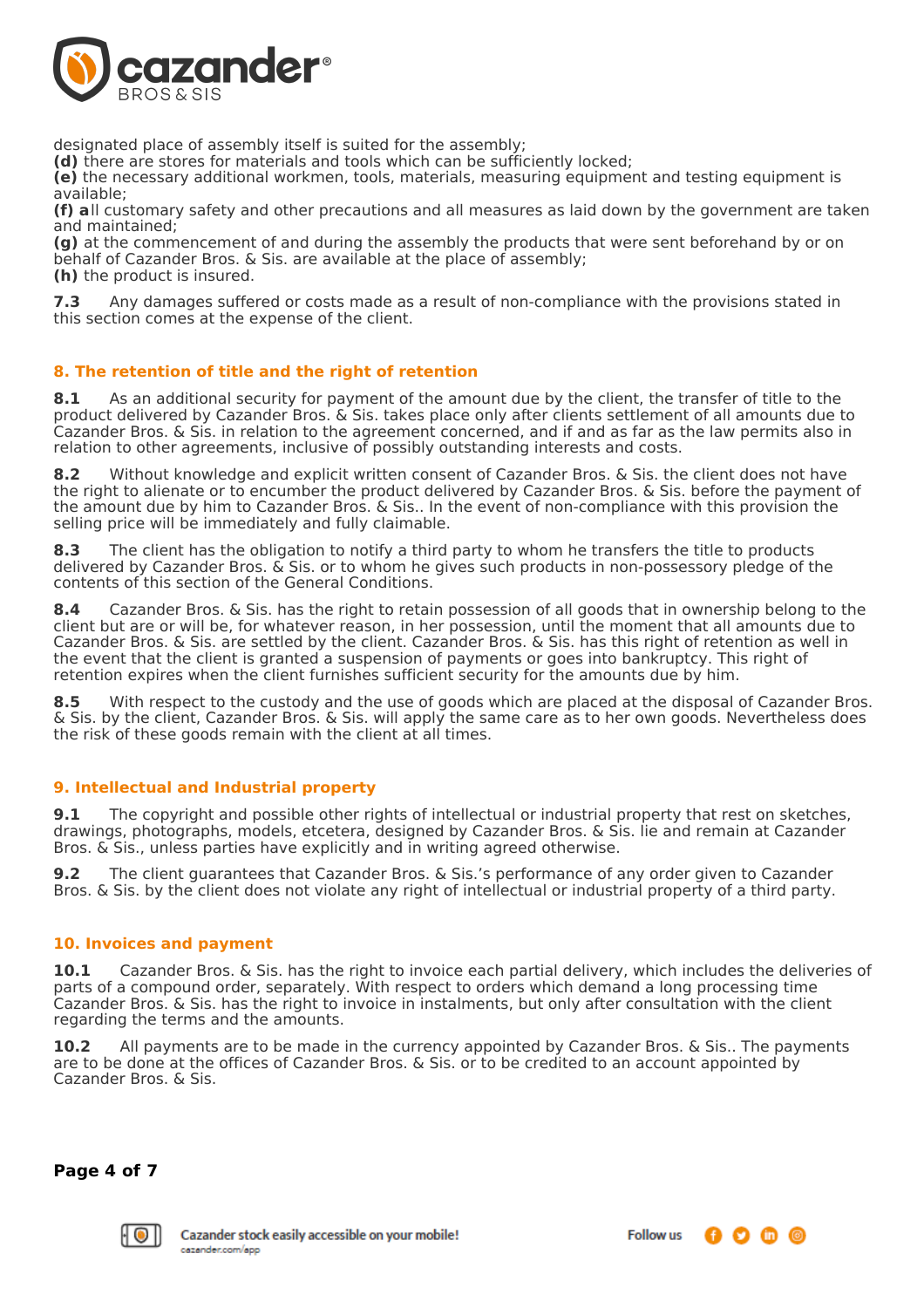

**10.3** Payments are to be done within the due date stated on the invoice, and in the absence of such a date within 30 days after the invoice date, unless parties have explicitly and in writing agreed upon another term.

**10.4** At all times Cazander Bros. & Sis. has the right to require advance payments or sufficient (preceding) security with respect to the amounts due to her. Furthermore she has the right to cease the performance of an order when the required security fails.

**10.5** The client who does not settle any amount due by him in compliance with the provisions of the preceding paragraphs is in default de jure. Immediately from the commencement of the default the client owes Cazander Bros. & Sis. an interest for overdue payment in the order of 1% of the invoiced amount for every month or part of a month with which the due date is exceeded. This goes notwithstanding any other right Cazander Bros. & Sis. acquires as a result of the non-payment by the client, suchlike the right to recover from the client all (extra-)judicial costs involved with the collection of the amounts due to Cazander Bros. & Sis.

In the event of default the extra-judicial collection charges, which amount to 15% of the amount due, come to the expense of the client.

**10.6** The client is never authorised to any deduction of or set-off with any claim he states to have against Cazander Bros. & Sis.. The fact that the client states to have a claim arising from the agreement with Cazander Bros. & Sis. does not discharge him of his obligations to pay at the agreed time and in the agreed manner and does not give him the right to suspend his payment obligations.

**10.7** Payments by the client shall always first serve to pay possibly due interest and costs and subsequently the collectable invoices that have been outstanding longest, even if the client should state that a payment relates to a later invoice.

# **11. Force majeure**

11.1 In these general conditions "force majeure" shall have the following meaning: each circumstance or occurrence independent of the will of Cazander Bros. & Sis. which makes the performance of obligations towards the client completely or partially, temporarily or not, impossible or reasonably not demandable, regardless whether the circumstance or occurrence was foreseen at the time of the conclusion of the agreement, suchlike government measures, fire, accidents, labour disturbances, defects or disturbances in (embedded) software and the (partial) non-performance, for whatever reason, by sub-contractors or manufacturers.

**11.2** The fact that Cazander Bros. & Sis. performs her obligations notwithstanding an existing force majeure situation does not prejudice Cazander Bros. & Sis.'s right to invoke her right to suspension or termination in other situations.

# **12. Dissolution**

**12.1** Without prejudice to her right to compensation Cazander Bros. & Sis. has the right to suspend the performance of her obligations and has the right to extra-judicial (partial) dissolution of the agreement without preceding notice of default and furthermore has the right to take back her properties in the event of client's breach of contract, placing under tutelage, placing under administration of capital, suspension of payment, bankruptcy, termination of business or demise and, if the client is a legal person, also in the event of liquidation of this legal person or substantial changes in the power structure within this legal person.

**12.2** The taking place of one of the occurrences mentioned in the preceding paragraph makes all claims of Cazander Bros. & Sis. toward the client immediately and fully claimable.

**12.3** If performance by Cazander Bros. & Sis. of one or more of her obligations arising from the agreement can reasonably not be demanded from her because of force majeure, Cazander Bros. & Sis. has the right to (partially) dissolve that agreement by registered letter without judicial intervention and has the right to suspend the performance (partially) without being held to payment of any compensation.

**Page 5 of 7**

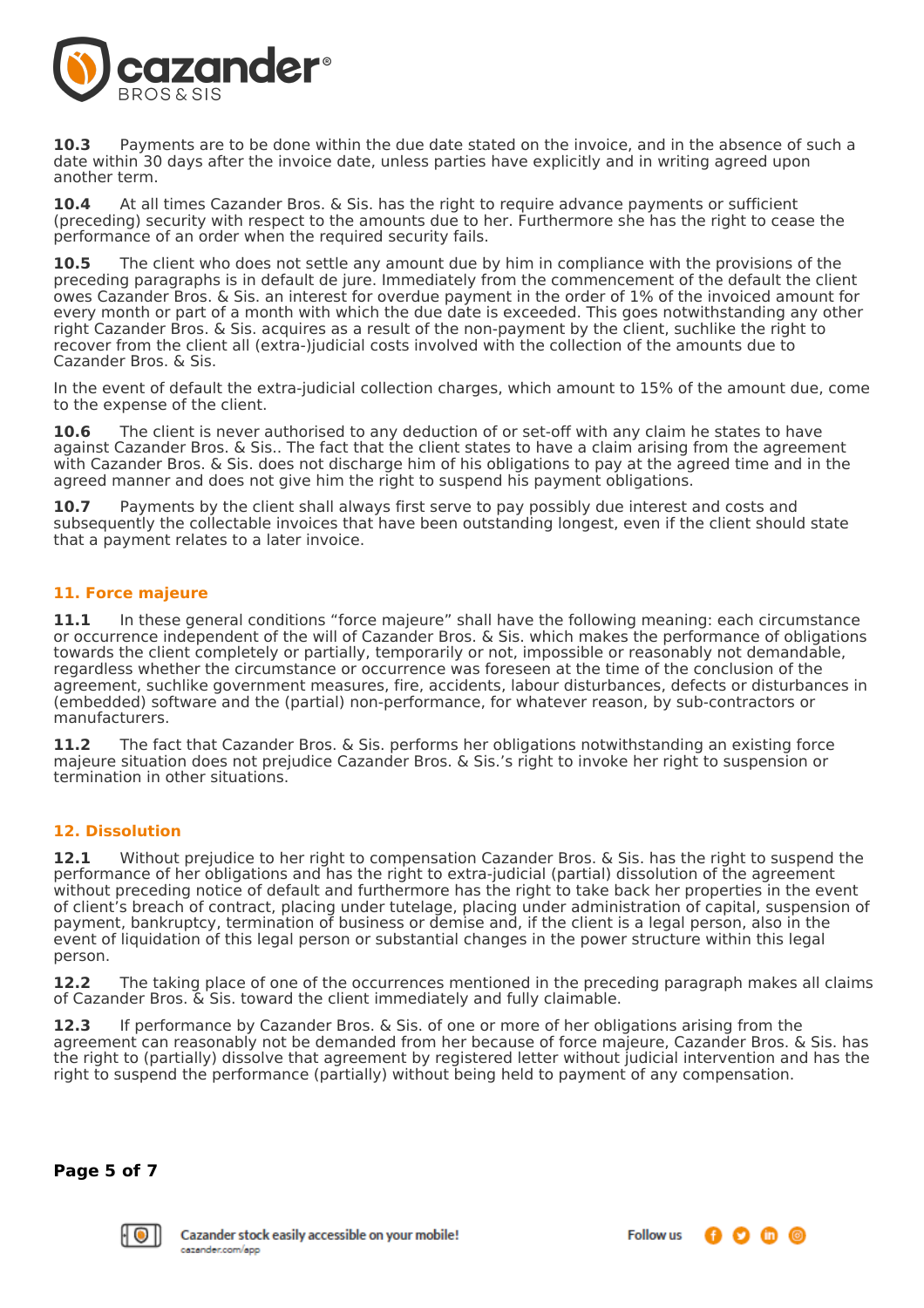

**12.4** The client only has the right to dissolve the agreement in the event mentioned in section 5 of these General Conditions and even then only after payment to Cazander Bros. & Sis. of all amounts due to Cazander Bros. & Sis., whether claimable or not.

# **13. Limited liability and guarantees**

**13.1** Unless a different period of guarantee has explicity and in writing been agreed upon, products delivered under the condition "manufacturer's condition" are delivered with a one year period of guarantee.

**13.2** Every liability of Cazander Bros. & Sis. for the sale and delivery of used products ends with the delivery of the product, with the exception of the liability pursuant to an explicit written guarantee and the liability pursuant to mendatory law.

**13.3** The client is obligated to check whether the delivered product is in confirmity with the applicable condition as mentioned in section 4.1 of the General Conditions within 30 days after the day of delivery. Reclamations made with respect to non-conformity must be made in writing to Cazander Bros. & Sis. within 31 days counting from the day of delivery under penalty of cancellation of the right to put in a claim. If Cazander Bros. & Sis. considers the reclamation valid it shall make every reasonaly demandable effort to perform to the satisfaction of the client.

**13.4** In case Cazander Bros. & Sis. has given an excplicit written guarantee, the client is obligated to complain about visible deficiencies within 10 days counting from the day of delivery under penalty of cancellation of the right to put in a claim. If Cazander Bros. & Sis. considers the reclamation valid it shall make every reasonaly demandable effort to perform to the satisfaction of the client. Cazander Bros. & Sis. only answers for other deficiencies than the ones meant in the preceding sentence when the client demonstrates that the deficiency has its cause in either a faulty construction, an insufficient finishing or the use of materials of insufficient quality. If Cazander Bros. & Sis. considers a reclamation which was made within a reasonable term after the moment that the stated deficiency could have been discovered valid, Cazander Bros. & Sis. will make every reasonably demandable effort to perform to the satisfaction of the client.

**1 3 . 5** Any indications of capacities, throughout or other performance information is based upon information supplied to us and is conveyed in good faith. Cazander Bros. & Sis. takes no resonsibility for the accuracy of this.

**13.6** If Cazander Bros. & Sis. delivers products that were (partially) manufactured by a third party Cazander Bros. & Sis. explicit written guarantee will in no event go beyond the guarantees given to Cazander Bros. & Sis. by its sub-contractors or its manufacturers.

**13.7** The client is not entitled to invoke any explicit written guarantee when Cazander Bros. & Sis. if the delivered products were worked on in accordance with the instructions of the client, if the client has used the delivered products for another purpose than it was meant to be used for or if the client has treated or applied the products in an otherwise negligent manner. Furthermore there is no guarantee with respect to normal wear and tear. If products that have already been used by a third party are involved, the normal wear and tear includes the wear and tear of the preceding usage.

**13.8** Cazander is not held to any explicit written guarantee if the client does not fully or timely perform any of his obligations arising from the agreement with Cazander.

# **14. Indemnification**

**14.1** Excluded is any liability toward the client regarding direct or indirect damages, suffered as a result of whatever cause, even damages suffered because of the own fault or the fault of personnel of Cazander Bros. & Sis. - with exemption of malicious intention or gross negligence of the managing directors of Cazander Bros. & Sis. - as well as any claim of the client going to annulment or dissolution of the agreement. The client indemnifies Cazander Bros. & Sis. against any liability of third parties resulting from actions or neglects by Cazander Bros. & Sis. or her personnel with respect to the performance of the

**Page 6 of 7**